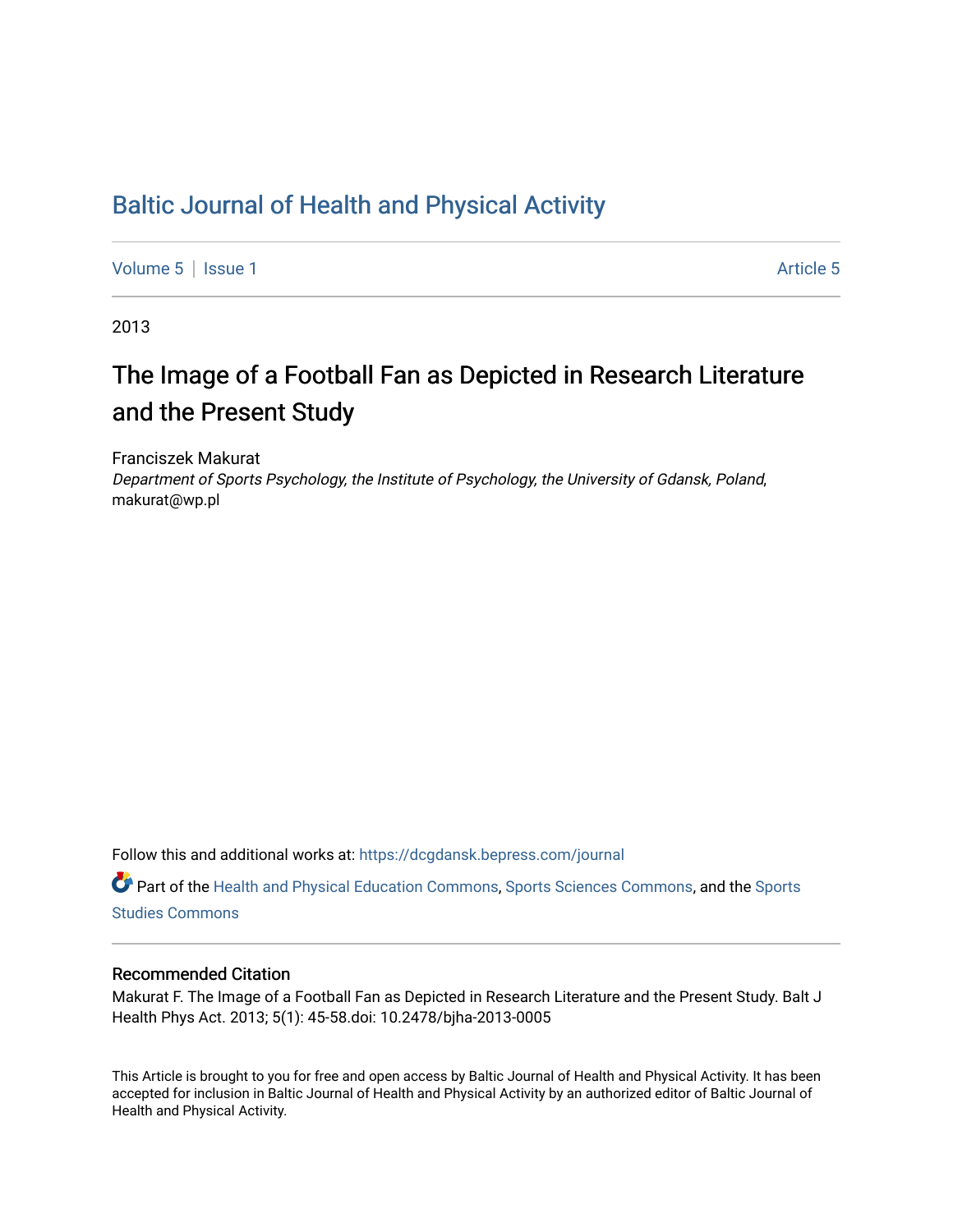

DOI: 10.2478/bjha-2013-0005

|                                                                                                                                                                                                                                                        | The Image of a Football Fan<br>as Depicted in Research Literature<br>and the Present Study                                                                                                                                                                                                                                                                                                                                                                                                                                                                                     |
|--------------------------------------------------------------------------------------------------------------------------------------------------------------------------------------------------------------------------------------------------------|--------------------------------------------------------------------------------------------------------------------------------------------------------------------------------------------------------------------------------------------------------------------------------------------------------------------------------------------------------------------------------------------------------------------------------------------------------------------------------------------------------------------------------------------------------------------------------|
| <b>Authors' Contribution:</b><br>A - Study Design                                                                                                                                                                                                      | <b>Franciszek Makurat</b>                                                                                                                                                                                                                                                                                                                                                                                                                                                                                                                                                      |
| B - Data Collection<br>C - Statistical Analysis<br>D - Data Interpretation<br>E - Manuscript Preparation<br>F - Literature Search<br>G - Funds Collection                                                                                              | Department of Sports Psychology, the Institute of Psychology,<br>the University of Gdansk, Poland                                                                                                                                                                                                                                                                                                                                                                                                                                                                              |
|                                                                                                                                                                                                                                                        | Key words: sports fan, sporting event, football, pro- and anti-sports behaviour                                                                                                                                                                                                                                                                                                                                                                                                                                                                                                |
|                                                                                                                                                                                                                                                        | <b>Abstract</b>                                                                                                                                                                                                                                                                                                                                                                                                                                                                                                                                                                |
| <b>Background:</b>                                                                                                                                                                                                                                     | The issue of spectator behaviour at sporting events remains ever current and in need<br>of a lot of interdisciplinary research which would take into account the needs of the<br>contemporary society. The following paper is an attempt at this in the context of the<br>author's own research and EURO 2012.                                                                                                                                                                                                                                                                 |
| <b>Material/Methods:</b>                                                                                                                                                                                                                               | The study made use of The Adjective Check List (ACL) by H.B. Gough and A.B.<br>Heilbrun in two versions - Real Self and Ideal Self - as well as a self-designed sur-<br>vey. One hundred and twenty people took part in the study, 45 of them were support-<br>ers of Arka Gdynia, 43 were supporters of Cracovia Kraków and 32 were supporters<br>of Lech Poznań. The goal of the study was to characterize football fans on the basis                                                                                                                                        |
| <b>Results:</b>                                                                                                                                                                                                                                        | of this Triad. The analysis included both a descriptive analysis and a decisive analy-<br>sis. Statistical tests were used as part of the decisive analysis.<br>Significant differences between study participants were found with respect to the par-<br>ticipants' age. Three groups emerged. The eldest group is very conscientious, patient<br>and prefers peace, calm and anonymity. In the middle group key characteristics are:<br>decisiveness, self-confidence and persistence. The youngest sports fans are most                                                     |
|                                                                                                                                                                                                                                                        | impulsive, the least disciplined and the most impatient. In the three age groups, very<br>few statistically significant differences were noted with respect to the real Self image<br>and the ideal Self image.<br><b>Conclusions:</b> All the hypotheses were confirmed. The sports fans from the study have a strong<br>competitive streak accompanied by a heightened level of aggression. In order to get a<br>better understanding of what really goes on in sports arenas more research is neces-<br>sary, including research on sports fans of other sport disciplines. |
| Word count: 8892<br>Tables: 0<br>Figures: 0<br>References: 20                                                                                                                                                                                          | Received: January 2013<br>Accepted: February 2013<br>Published: March 2013                                                                                                                                                                                                                                                                                                                                                                                                                                                                                                     |
| <b>Corresponding author:</b><br>Dr hab. Franciszek Makurat, prof. UG<br>The University of Gdańsk, the Institute of Psychology, Dep. of Sports Psychology<br>80-952 Gdańsk, Poland, ul. Bażyńskiego4<br>Phone: +4858 523-43-60<br>E-mail: makurat@wp.pl |                                                                                                                                                                                                                                                                                                                                                                                                                                                                                                                                                                                |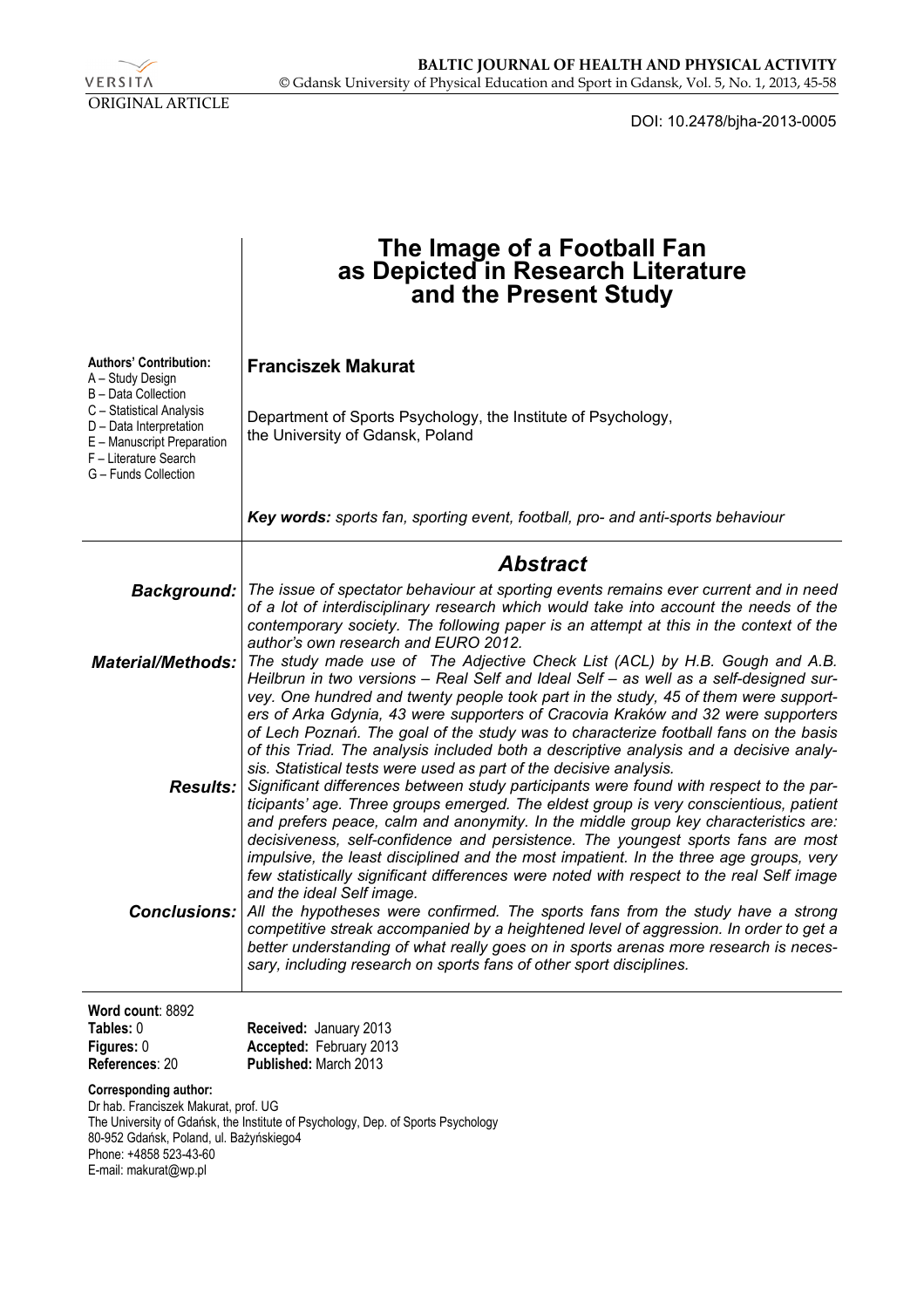#### **Introduction**

A sporting event is a form of mass behaviour which takes place at a sports arena and is centred on watching athletes compete and demonstrate impressive athletic feats.

According to R.M. Kalina (1991), anyone who is in any degree interested in an on-going sporting event is a spectator. Spectators of sporting events are emotionally invested in the experience to a great extent – for ardent sports fans especially, the act of watching a sports fight is a way of meeting certain psychological needs. In this sense, the core of this psychological experience pertains to ethics as well as well as to its aesthetics. An at-a-glance analysis of the behaviour of people who participate in contemporary sporting events is enough to realize that their behaviour is dominated by needs of expansion and extreme hedonism. A sports fan who is a diehard supporter of a given team experiences the teams victories and losses as if they were his own. Such ardent sports fans identify with their team of choice so strongly that they want their team to win at any cost because they perceive the team's victory as their own [1].

Football fans do not have a good reputation in Poland. Many personality traits which they exhibit serve to strengthen this negative image. However, it ought to be mentioned that the image of sports fans is often misconstrued by the mass media. Undoubtedly, there are sports fans who deserve the negative label but this label does not accurately describe all sports fans. We need to set apart football hooligans and pseudo sports fans from true sports fans. However, in order to get a better understanding of what really goes on in sports arenas much more research is necessary. The following paper may serve as inspiration for further research on this issue of substantial social significance.

#### *Revision of research literature*

According to K. Pospiszyl (1998), "contemporary football has taken over our dreams, and its significance stems from our admiration of physically fit individuals and from the need to identify with someone outstanding. In recent years young people have become more and more depersonalized: they do not belong to anyone, they do not wish to identify with anything. Because of this, more and more often they unconsciously treat football not only as a sports contest but also as a certain ritual which allows them to fill in an emotional void and experience ecstasy" [2].

Dedication and loyalty exhibited by sports fans towards the teams they support is nothing short of beautiful. If, however, the strive to succeed is transferred from the bleachers to the pitch, it destroys the whole spectacle [1].

B. Tuszyński (1978), a well-known sports journalist has said about sports fans: "what brings them together is the love of sports". The greater their love of sport is and the greater is their practical knowledge of sport and the rules that govern, the easier it is for them to observe sport contests and to see the beauty and inherent grace in them. Also, the more knowledgeable sports fans are about any given discipline of sport, the easier it is for them to be objective and therefore also fair in judgment [1, p.7]. It does not, however, change the fact that sports fans tend to be partial towards their favourite team. What is more, sometimes this natural bias leads to quite radical behaviour which is definitely a negative aspect of this phenomenon.

In recent years there have been significant changes in the way sports fans root for their favourite athletes. Nowadays, sports fans are very much aware that they co-create a sporting event – along with other sports fans they are a dynamic part of the scenery at the sports arena. A leading authority in Polish literature, J.Z. Jakubowski, said: "A sporting event never leaves a true sports fan cold, dead. It is different with theatre. We may not like a theatre production, but here, even if we do not like the sporting event we still root for the sportsmen. This active, creative character which evokes outbursts of emotions and is conducive to creativity is the main difference that can be easily seen. Herein also lies the educational element. We are not passive, we ourselves sort of create the sporting event" [1, p. 8]. A football match is so much more than just what takes place on the green of a football stadium – it is also the reactions of the spectators : the singing, the "Mexican wave", the face paintings in the colours of one's national flag.

These comments paint an image of sports fans who are often referred to as extra players on the field. It is the support of fans that allows exhausted players to muster the energy to fight for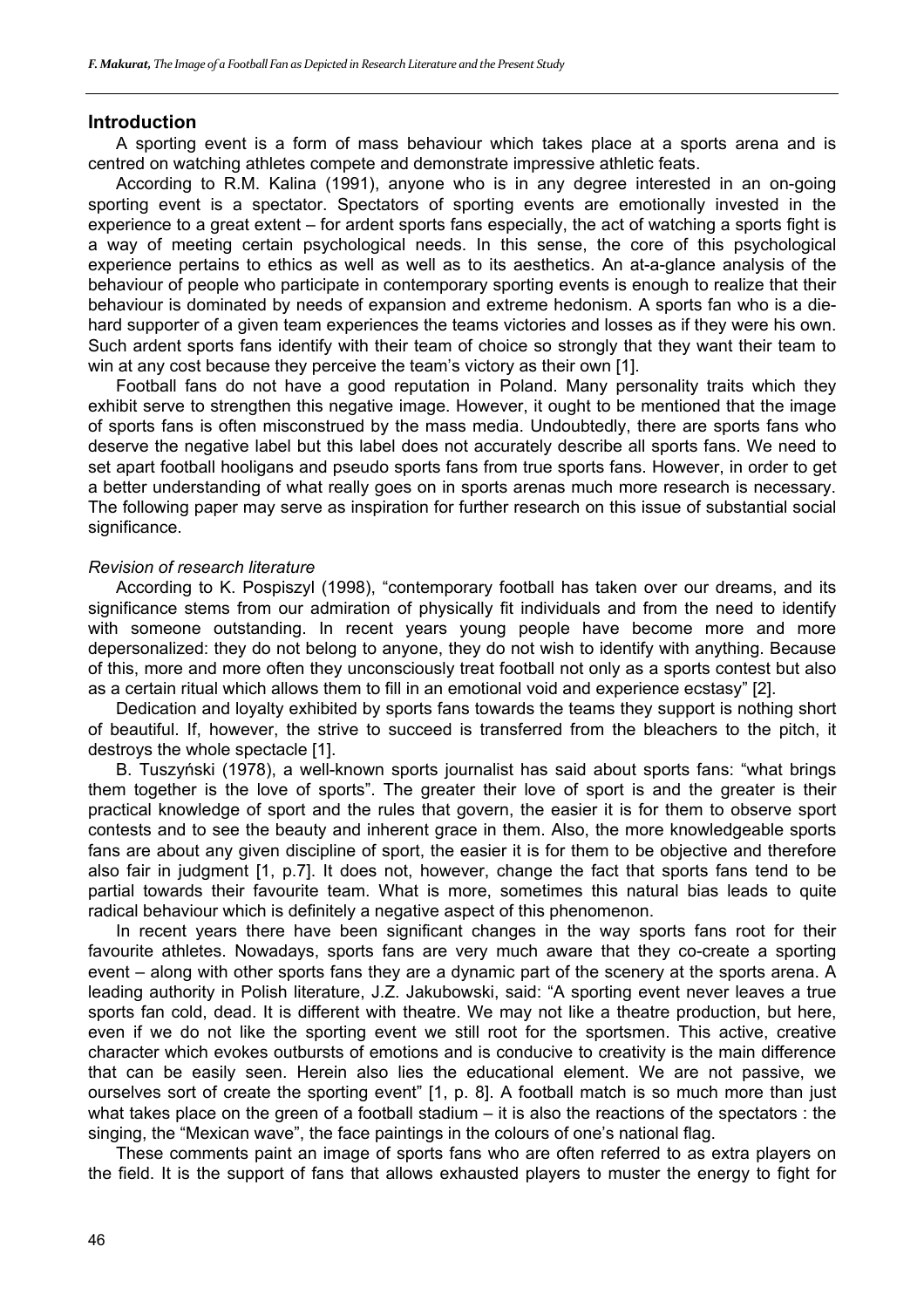points to the very end of a match. The number of spectators has recently achieved staggering numbers – nowadays stadiums and sport arenas have to be gigantic so they can fit tens of thousands of sports fans who wish to see a match. With the arrival of TV, the number of sports fans grew to billions of people. In 1978, S. Grzegorczyk wrote that whereas football as a discipline of sport had evolved, had been subjected to reorganization and continuously improved, no one really cared about the audience. People cared about the number of spectators but not their quality because no one suspected the number of spectators at sporting events would ever reach such staggering numbers [1]. The development of psychology as a science has given birth to many theories that aim to explain the workings of the audience at sporting events.

According to E. Browne (1968), passion for sports and the need to watch sporting events are genetically determined. An argument which supports this theory states that there are great similarities between the behaviours of our prehistoric ancestors and that of contemporary sport stars. In an in-depth analysis, the author of this theory shows that both our ancestors and contemporary sport stars exhibit three of the same distinctive behaviours [3]. The first one is defending one's territory. In any match there is an on-going struggle to get the ball across to the opponent's part of the field while the opponent defends his territory. The second behaviour is the fight for primacy and the fierce struggle to win because the fight for biological supremacy was always of prime importance to humans. The third of these behaviours is the possession of arms. The age old pull of warfare has found an outlet in sports [3]. It is these different forms of fighting to defend one's territory which excite sport fans and bring in thousands of people to sport arenas. Masses relish the possibility of viewing a fight while remaining completely safe. We owe our ability to experience such emotions to our ancestors – the mechanism of such emotional reactions to situations such as the ones described above was imprinted in their genetic makeup.

G. Le Bon (1994), a French anthropologist, believes that when certain factors coincide, communities develop new characteristics which are different from the characteristics possessed by particular individuals who make up a crowd. In a crowd, people lose their sense of individuality and the thoughts and feelings of all the individuals are similar. Each individual in a crowd gives vent to emotions she or he ordinarily would not succumb to if it were not for the presence of so many other people in the crowd. Individuals in a crowd do not control their behaviour because they lose their sense of responsibility which usually acts as an inhibiting factor. Analysing Le Bon's theory, W. Półtorak (2001) remarks that: "the most basic characteristic of a crowd is the so-called law of mental unity – the thoughts and feelings of a crowd have one single direction albeit this direction is subject to frequent changes brought about by the external environment. They are exaggerated, extreme, and characterized by a lack of tolerance for views other than our own. Usually the intelligence quotient of the crowd is lower than that of individuals who form the crowd" [4].

In the light of S. Milgram's research (1970), these types of behaviours are caused by sensory overload of the cognitive system – a phenomenon which affects individuals in a crowd. As a result of sensory overload, individuals in a crowd experience exhaustion, a decrease in overall efficiency, trouble focusing attention and a chronic emotional irritability. On the other hand, a hypothesis by D. Stokłosa suggests that crowds induce a feeling of constrain in people. When stuck in a crowd, the individual does not have the freedom to move according to one's will, the individual cannot be free in one's behaviour. The behaviour of other people forces the individual to observe their doings thereby affecting the individual's thought process. Hus, according to this theory, crowds mentally restrain the individual [5]. That is when sport fans often engage in destructive behaviour. Sociologists and psychologists believe they do so because they feel anonymous and believe they will not be held accountable for their behaviour and so therefore they do not respect widely accepted behaviour norms [6].

Deindividuation is an even stronger phenomenon which goes beyond the aforementioned issue of anonymity. It is a state of consciousness brought on by a sense of anonymity and the uncommonness and peculiarity of a given situation. In the state of deindividuation, individuals experience a partial loss of their identity, emotional disinhibition as well as a weakened sense of personal responsibility for their actions. Their attention is shifted from their own self to the actions of the crowd, so much that they become completely emotionally engrossed in others' behaviour.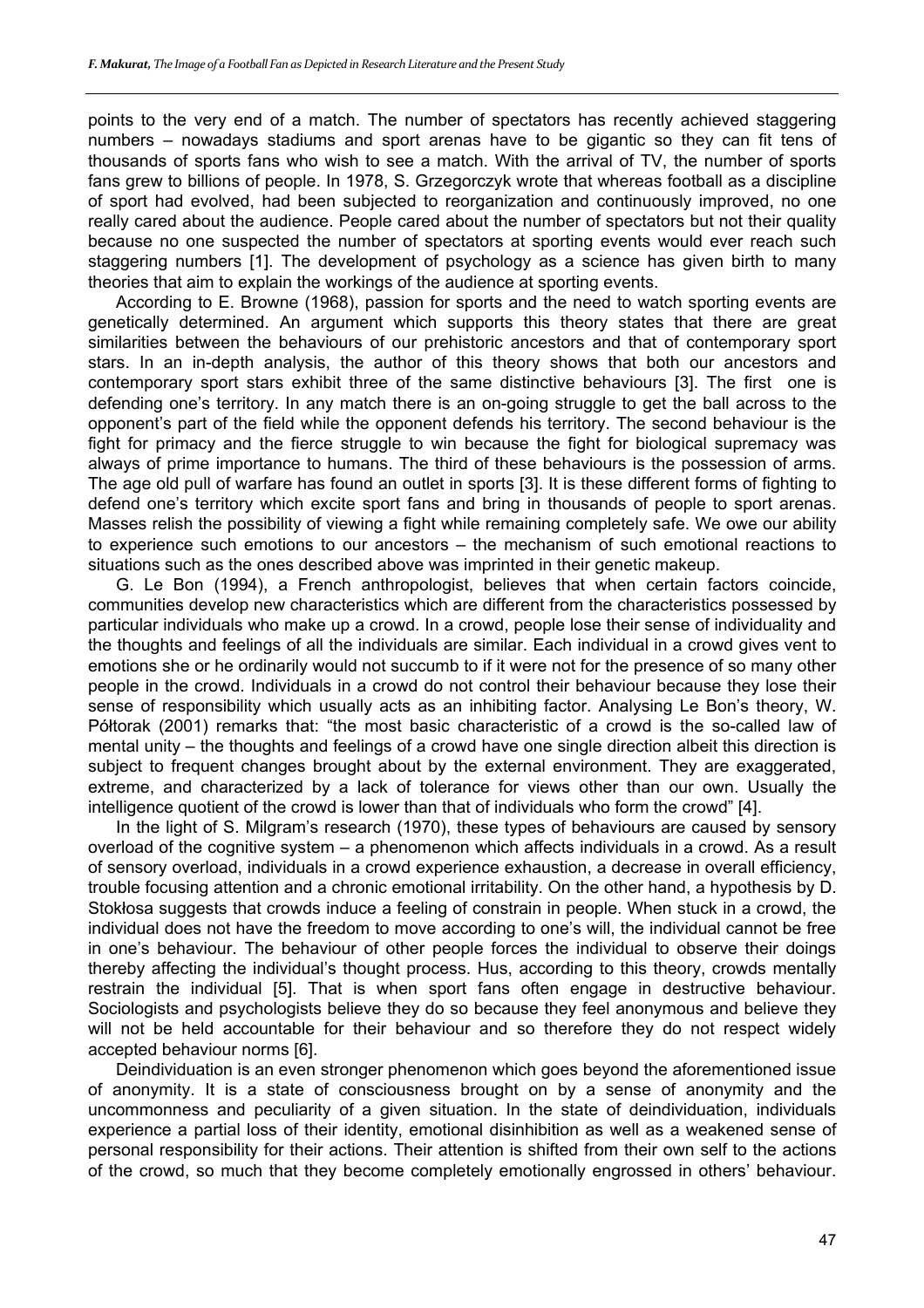They do not care whether their current behaviour is consistent with their personal values, beliefs or convictions, nor do they consider the outcomes of their behaviour [7]. Thus, we may say that crowds are deranged as crowd members do not think rationally and their functioning is reduced to purely emotional reactions. Such senseless behaviour may be very dangerous – there have been instances of people trampled to death by a frenzied crowd.

The theory of convergence states that people who share the same feelings and beliefs, and happen to be in the same place at the same time, can easily be nudged to take on specific actions spurred on by a surprising turn of events. J. H. Turner (1998) emphasizes that people are not easily influenced by others' emotions and do not change completely when subjected to them because they make a conscious decision about what behaviours they find acceptable [8]. R. Kowalski (2002) has similar views – he believes that people who share the same thoughts and feelings on a given matter and happen to be at the same place at the same time can be stimulated to take on specific actions by an unexpected surprising turn of events.

Spectators at sporting events do not always behave according to the laws that govern crowd behaviour. N. J. Smelser believed that unexpected behaviours of sports fans at sport arenas are determined by the presence of certain circumstances in the social arrangement. They come together to create a new entity as a result of two factors: structural strain and structural conduciveness. Structural strain is the existence of certain conflicts which result in generalized social anxiety and dissatisfaction. Disputes as well as ethnic or religious conflicts among football fans are the main determinants of their behaviour both on and off the bleachers of sport arenas but they are not enough in themselves to incite aggravated conflicts. For conflicts to arise there needs to be the so-called structural alliance among football fans as a result of their belief that their grievances cannot be redressed by any legal and socially acceptable means [3].

It is difficult to say which theory best explains the behaviour of sports fans. There is an abundance of theories at hand but the phenomenon itself is very complex and hard to define in precise terms. Spectators become fans and thereby supporters of a particular team. Very often they become avid supporters not just for the course of one single match but for many years to come, some even become lifetime supporters of a given team. Consistently supporting one particular team for many years is a very complex socio-psychological phenomenon. Certain mechanisms come into play here which result in the fans becoming very engaged in the spectacle they co-create and completely succumb to its influence.

The sports arena in itself has an influence on the participants of a match – lighting is of key importance here. In the case of open stadiums it determines the height of the crown of the stadium, its position in terms of the points of the compass, and whether there are any plants and if so then how many and what kind of plants. Modern football stadiums rely on artificial lighting. Lighting – both its intensity and colour – has been demonstrated to affect people's behaviour. Low intensity light has been shown to decrease heart rate and increase in muscle tension – signs of increased effort and faster tiredness [9]. Because of this, bad lighting in a sports arena makes the experience of watching the match less attractive. Good lighting gives an afterglow effect. The colours of the pitch are more intense and brighter. Well-known Polish author, J. Pilch, has remarked: "At a modern stadium illuminated by floodlights the colours of the ball and football jerseys are intensified and the grass is so bright its almost mind-altering" [10].

Another important mechanism is the temperature of the surrounding. If the temperature in a sports arena is too high or too low it is not conducive to social bonding and the joy of sharing the positive experience of watching a live sports match with fellow sports fans. Instead, when the temperature of the sports arena is off, both fans and players have a tendency to excessively focus on themselves. At open air stadiums during rainfall sports fans are less avid in their rooting than in better weather conditions – they are busy pulling the hoods of their sweatshirts over their heads and holding umbrellas to avoid getting soaking wet and this distracts them from cheering on the players. Heat waves are related to more violent behaviour and aggression [5].

According to Baker (1965), a football stadium or a sports arena is "a behaviour setting" – it creates a socio-physical environment which affects the individual at a particular point in time. This setting imposes certain experiences on spectators and affects the contents of their mental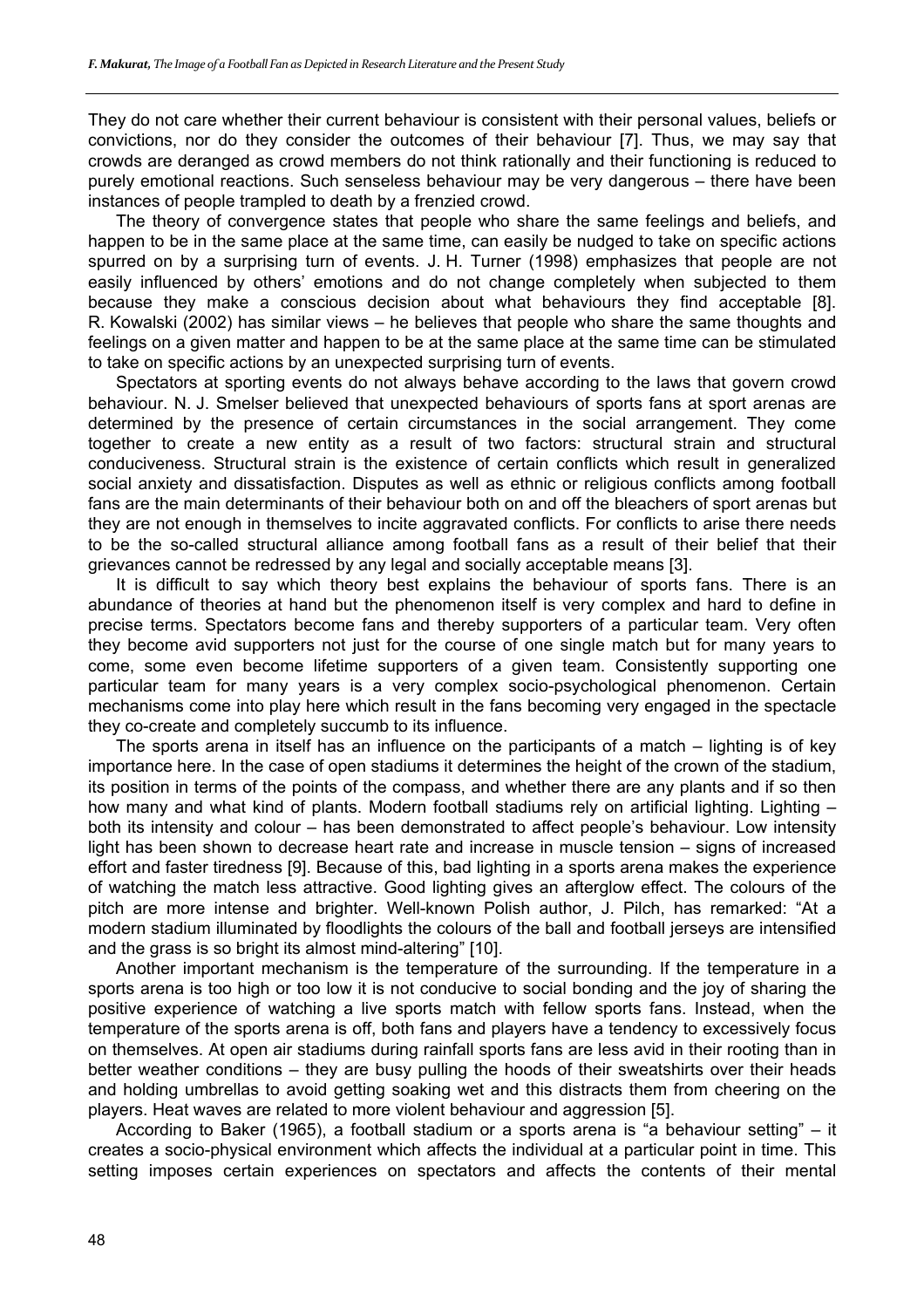experiences. This particular behaviour setting not only acts as a catalyst for certain behaviours but also makes it easier or more difficult to pursue them. If it makes it easier to pursue a given behaviour, people experience pleasure and are unlikely to engage in conflicts with other spectators. However, if it makes it more difficult to pursue a certain behaviour, people in a given behaviour setting suffer from stress. If a stadium is poorly lit or there is excessive noise etc., the reception of the match will not be good – stress-inducing factors will give rise to aggression and dissatisfaction.

The study of the ways in which individuals use physical space in their interactions with others as well as with places (e.g. a stadium) and objects and how this use of physical space influences behaviour, personal relationships and patterns of communication of all concerned is called proxemics. Space greatly impacts the social event of a football match. The limited space offered by the venue magnifies any tensions and heightens agitation. Research conducted by E. T. Hall (1976), the most prominent researcher in the field of proxemics, shows that Europeans have a sense of personal space which is thought to serve as protection of their Self. Intruding this personal space results in the perception of the other person primarily through the senses of touch, smell, sight and hearing. Such a person cannot hide his or her masked physical attributes, is stripped of any mystery and is exposed to the observer. Thus, it is not surprising that Europeans do not appreciate it when others invade their personal space and usually oppose any such attempts. Therefore, if due to overselling of tickets, the 'crown' of a stadium (or a sector which only offers standing places) is overcrowded with sports fans, the personal space of many of them will be violated. This causes sports fans to be nailed together into one big mass. In the above examples, violations of personal space may result in sports fans experiencing the situation as annoying and dissatisfying which may in turn lead to outbursts of aggression directed at other fans, event organizers or authorities. The joy of seeing a live football match cannot alleviate the experienced costs of discomfort brought on by the limited physical space provided by the venue.

An interesting concept was introduced by E. Canetti (1996). Based on his reflections, sports fans at a football stadium may be perceived as a double closed crowd. The stadium is carefully separated from the outside world – from the side of the city, the stadium is separated by a dead wall whereas inside there is a wall of people. All the people present at the stadium have their backs turned to the city. When at the stadium they do not care what goes on in the city. They leave behind their relationships, their values and habits. Sports fans at the stadium are seated as a mass across from each other. Every fan has tens of thousands of people and heads in front of him or her. Details that set us apart from others and make us unique are erased. Everyone looks and behaves alike.

Any live spectator event should be organized in a way that focuses the spectators' attention on what they came to see. A sporting event would not be attractive if organizers were not to use certain techniques that intensify emotional experiences. This can be achieved by pairing the action of movement with the crowding of space. A football match is a classic example of this. In words of Cz. Matusewicz: "the lines on the pitch point to its centre where ball lies and all the players come together around the ball (the ball land the player – these are the factors of space condensation), now we just await the referee blowing his whistle and the game will begin. Now the attention of the viewers is focused on the action on the pitch, all the other elements are lost on the spectators. The intensification technique and other techniques of extortion force the spectators to notice certain elements from the surrounding and thereby experience them with greater emotional intensity in comparison to experiences of multifaceted situations" [5, p. 58]. Sometimes the course of the match achieves its peak emotional potential. Thousands of fans react in unison, emotions go through the roof, the attention of spectators is entirely focused on what is happening on the pitch, the emotional engagement of fans peaks. What this entails is complete integration and consolidation of the audience. Interpersonal distance is reduced to a minimum: a phenomenon which can be described as temporary "affiliation" sets in [5, p. 59]. When strong, positive emotions come into play, certain individuals have a need to compare their experiences with those of others and thus join them and open up to them and express their feelings. They crave confirmation that their emotional experiences of such great intensity are justified. It is these behaviours of individual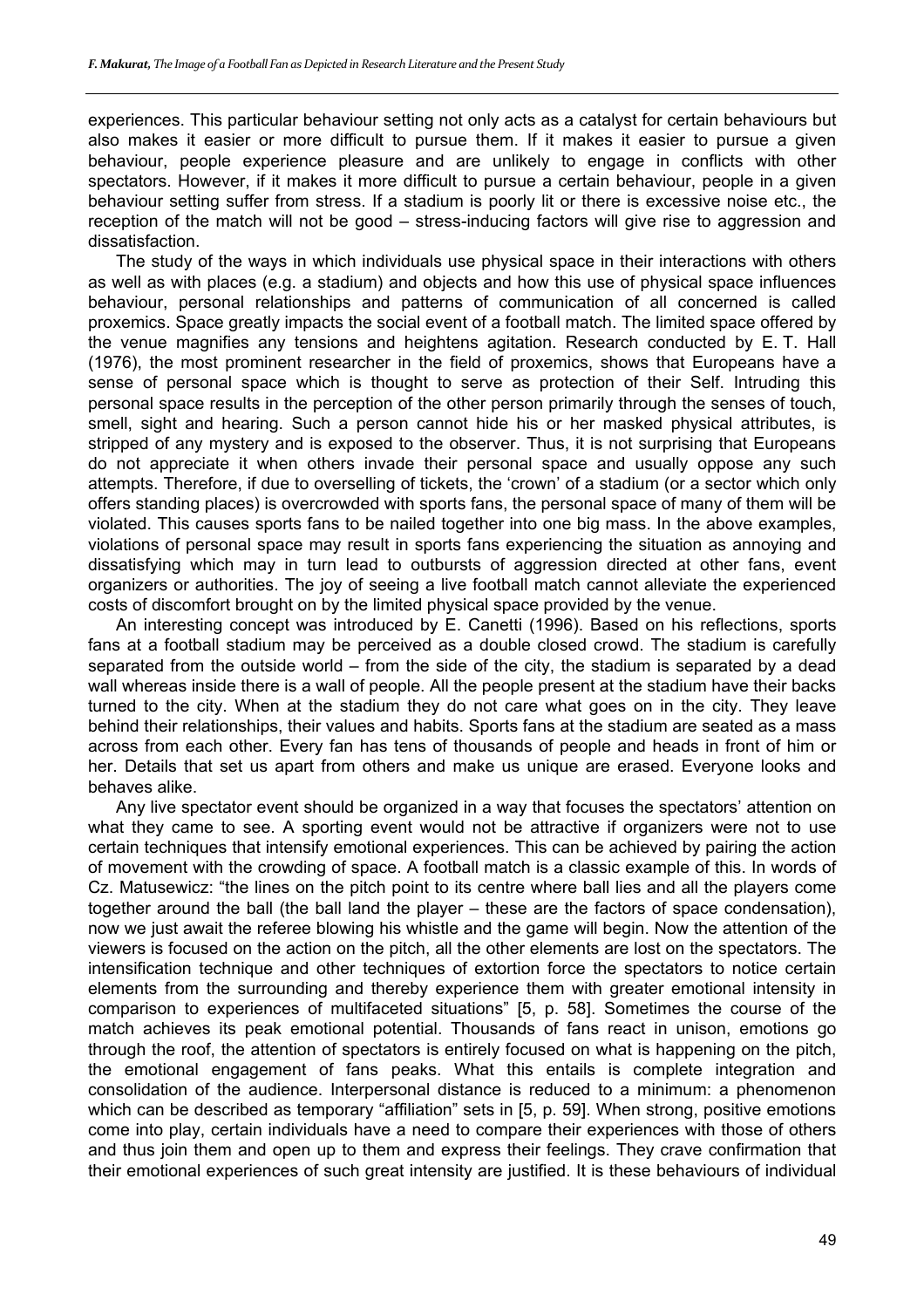crowd members that consolidate the audience, a process which at time also affects the players and even the referees. Players of the local team experience maximum mental stimulation and a surge of energy, most likely as a result of increased tolerance for tiredness [5].

On the other hand, people have a strong need to feel separate from others. According to K. Węgrowska-Rzepa (2000), this can is displayed in the differentiation "us vs. them", "they – being the people who do not belong to the group" that the subject will identify with [11]. Such a situation takes place at the stadium among football fans. For them "us" is our team and the fans from clubs we are friends with. The "others" are of course the police and other fans. Z. Bauman (1996) describes this in the following terms: "this antagonism describes both elements of the opposition. It may be also said that both sides gain an identity from the sheer fact they stand in opposition to each other. "Others" are the opposing image that "we" need to strengthen our identity, make us more coherent as a group, strengthen our in-group solidarity and make us more emotionally stable" [12].

The main characteristic of a sports audience is its potential for strong emotional arousal. Often people attend a sporting event primarily because they want to experience strong emotions. In the course of a sports contest spectators' emotions can oscillate between positive and negative extremes. In sport, the fight for primacy is very evident and it is often this very aspect of a sporting event that draws in so many fans.

J. Huizinga (1998) strongly believes that sports and games are of an agonal nature as they are grounded in competitiveness and rivalry. Games are most closely associated with the concept of winning. Winning "is demonstrating superiority over others as a result of a given game". This sense of superiority is often displayed by people who generally enjoy dominating others. As a result of this mechanism, much more is won than just a single match. Winners gain respect and recognition, both of which are beneficial not only to the individual but also to the individual's team. According to Huizinga, herein lies another very significant characteristic of a game – success achieved in the game can easily be transferred from the individual to the whole group. However, another characteristic is even more significant: In his agonal instinct man is not primarily driven by the thirst for power or by the desire to rule. The primary desire is to outdo others and to be respected because of that [13, p. 79.

In order to find out what psychological mechanism lies beneath the phenomenon of competitiveness results in such feelings, we need to remind ourselves that we have inherited our competitive streak from our prehistoric ancestors. J. Huizinga, holds the view that play precedes culture. He gives the example of animals for whom play is not merely a biological activity but has deep meaning and is a source of joy and excitement. However, neither this theory nor Browne's theory - which holds that emotions induced by sports are genetically determined - explain the intensity of emotional experiences during a match, they only point out the motivation and explain why people are attracted to sports. This is because the emotions of the match experienced by the fans are not brought on by a single factor. These emotions are possessed by contemporary man who accumulates in his experiences what is biological, social and cultural. There is a wide range of factors in this set and it cannot be limited to the effect of one or just a few elements. According to Cz. Matusewicz, "the theory that states that emotions brought on by sporting events are biologically determined is richer than the explanation proposed by E. Browne. These biologically determined emotions are brought on not only by defending our territory or fighting for 'primacy' but also by movement and extraordinary athletic feats" [5, p. 57].

Another factor which magnifies emotional experiences of sport fans in the so-called Fformation. According to A. Kendon (1976), individuals in a circle who focus their attention on one central object (the centre of the pitch, the team of players on the pitch), facing each other, able to observe each other, create "situational community of the transactional segment". Emotional experiences of people in such circumstances occur on an interactive level and not on an individual level. The feeling that other people in our surrounding are experiencing the same emotional states, noticing these experiences in others' gestures, facial expressions and postures magnifies the emotions we ourselves are experiencing. Thus, a fan will never experience such intense emotions when viewing a football match on TV as he will when he is sitting in the stadium as part of the F-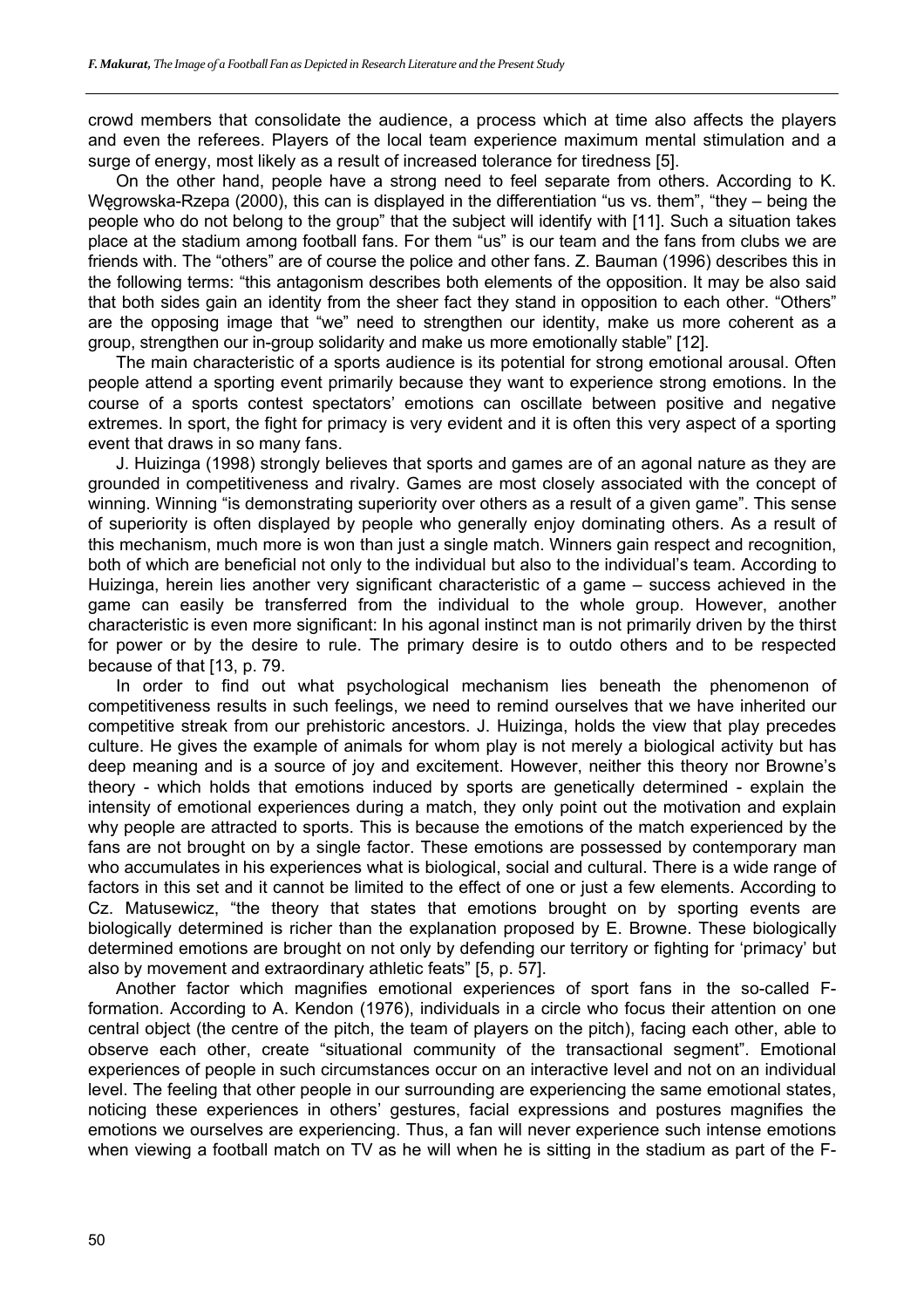formation. In front of the TV screen he will lack the so-called "social mirror", reinforcement of the emotions he is experiencing and non-verbal signs of approval [14].

In the European culture, people highly value traits such speed, strength, creativity and activity. Fast, wing-based actions, the sound of a shot rumbling against the goal post, the virtuosity of magnificent plays and dribbling – all of these really speak to spectators' imagination. Spectators' emotions are often magnified by the characteristics of the match itself, particularly its spectrum. The team which is currently winning may well be losing in a matter of minutes. Such dramatic turns of events rarely take place in real life but are common in football matches [15].

In a quest to pinpoint the determinants of sport-related emotions we can also refer to the work of R. Cialdini (1999) who believes that strong emotions experienced by sports fans during matches are the result of identity. Sports fans who identify with a given team experience strong emotions during a match because the outcome of the match determines their subjective self-esteem. Sports fans often emphasize that sporting events provide an opportunity to experience intense emotions, offer a pleasant diversion from the monotony of everyday life and fill in a void in their lives.

Sporting events have become an element of mass culture. It is a good which, like any other good, is subject to the law of the marketplace. If we want them to sell well we need to advertise them well. Adverts always try to speak to consumers' emotions and imagination. Sporting event organizers ruthlessly fight to attracting customers to their good – they use every tactic available to them to lure in the client-spectator. A brief glance at the actions of sports commentators is enough to realise that the sports match itself is no longer enough to incite great emotions. Photographers and commentators do everything they can to bring spectators' emotions to a climax. In this fashion, the news broadcasts preceding football matches often include trivia unrelated to the sporting event. A person who happens to be a viewer, listener or reader more easily detects this type of information. The role of the media is to interest the recipient with their material. Sports journalists usually find an exceptional reason to get particularly excited about an upcoming match. Some viewers are heavily influenced by the suggestions of the mass media and expect a match to unfold accordingly. These pre-match announcements shape fans' expectations of the match. They affect the mental state of fans not only at the beginning of a match but also throughout the entire course of the match. The conviction that the match will unfold as it was suggested in pre-match news articles and news broadcasts causes the fans to experience considerable concern and dissatisfaction until the reality of the match meets the expectations fans had of it. When a match meets fans' expectations they feel a sense of reward. When their team wins, their joy is enormous, especially if the victory is unexpected because everyone predicted their team would lose. Things are much different when fans expected victory but their team lost – then fans often experience a decrease in joy and experience a specific state of "helpless" sorrow [5].

We must not forget about the negative impact of the mass media on sport fans' aggressive behaviour. This negative impact was noted by S. Wanat (1992), who remarked that "the mass media sometimes add fuel to the fire and in extreme cases may trigger loutish outbursts of aggression in fans. This happens when the press, the radio and TV depict a sports match in a very selective way – they present information related to the match which fans find outrageous as well as controversial interview with coaches or players using inappropriate terms and an inappropriate tone in their broadcasts" [16].

Instead of complaining about the rise in violence and aggression among football fans, we need to realize that what creates this atmosphere of violence is our own modernity. Traditional violence is ritual and at the same time spontaneous. In contrast, ours is simulated: it is not the result of passion or instinct but is rather brought on by the TV screen. It is to some extent the potential power of the screen and the media which behave as if they were just recording and then broadcasting it. And this is why we should perceive it as a specifically modern form of violence which has nothing to do with violence in the traditional understanding of the word. Herein also lies the reason why it is impossible to pinpoint its causes (psychological or sociological). The deliberate violence football hooligans engage in is not linked to any demand, it constitutes an oversensitive form of indifference which can only unfold the way it does because it springs from a general sense of indifference which is typical of our societies [17].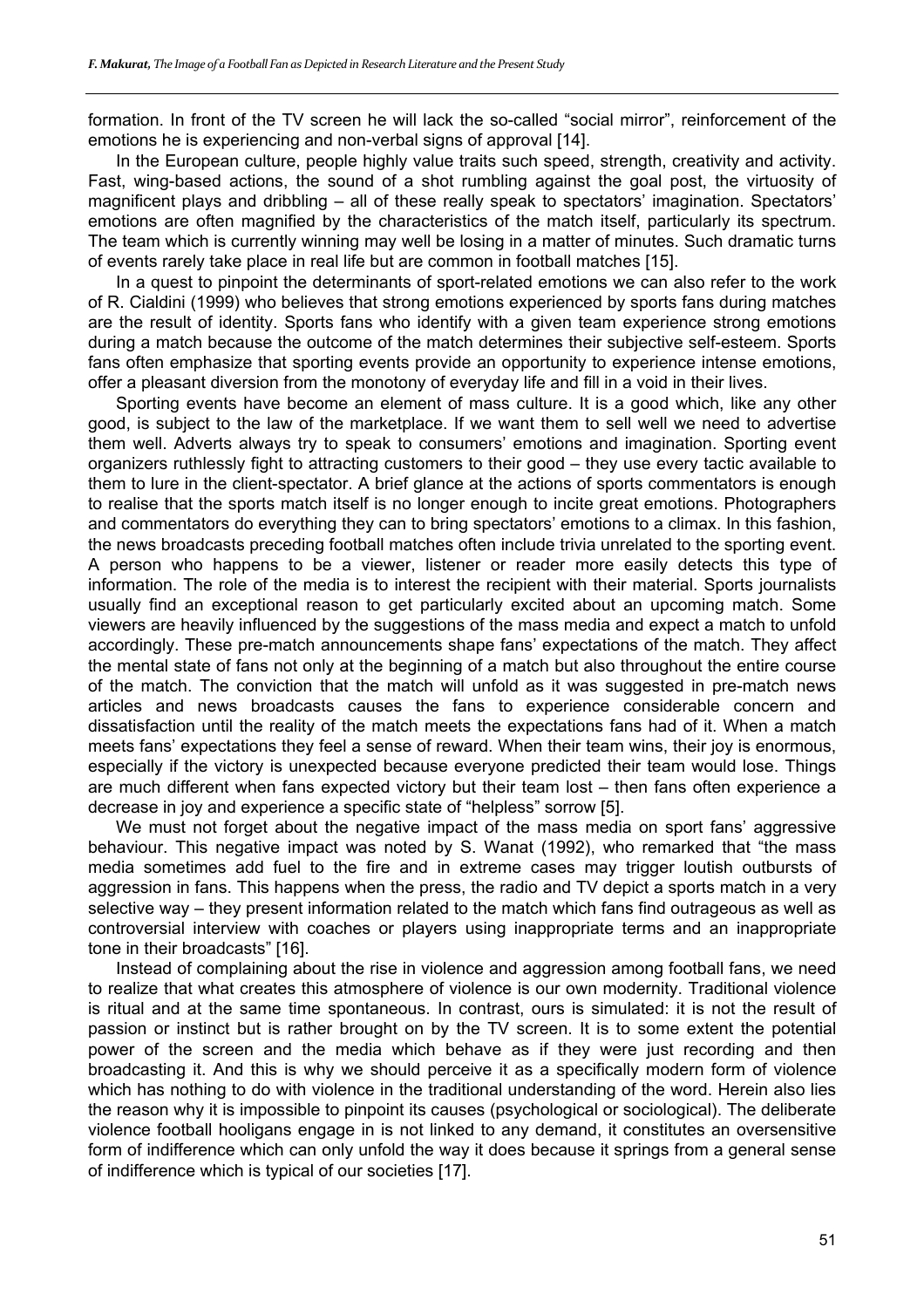#### **Material and Method**

The study was conducted during the 2005/2006 season minor league football championships. Study participants were not randomly selected – they were chosen from avid football fans who had a long-standing history of supporting their favourite team and had even travelled to other cities to root for their team. The study was conducted on trains that fans were taking to get to cities of opponent teams where their teams where scheduled to play matches. We chose this setting for the study as it would have been very difficult to reach the football fans in any other way. Study participants consisted of fans of three football clubs known among football fans as the Triad. The Triad consists of three clubs: Arka Gdynia (group I), Cracovia Kraków (group II) and Lech Poznań (group III). A hundred and twenty participants took part in the study: 45 participants were fans of Arka, 43 were fans of Cracovia and 32 were fans of Lech. Participants were mostly male: there were 117 men and only 3 women. Twenty two participants had completed only basic schooling, 13 had graduated from a vocational school, 60 had secondary education and the remaining 25 people had a university degree. The participants were grouped based on their age: the first group consisted of participants who were under 20 years of age (group A), the second group included participants who were 20 to 30 years old (group B) and the third group included participants who were over 30 years old (group C) [18].

#### *Aims and research questions*

The aim of the study was to obtain the most accurate characteristic of football fans, based on fans of the Triad. The study was meant to depict the image of a typical football fan in light of his or her reflections, characterize the fans in terms of personality traits they possess an those they wish they possessed and also to describe their needs. In addition, we wanted to compare fans of the three clubs with respect to these traits and also compare the three age groups.

#### *Hypotheses*

The next stage of the research procedure was conducting a detailed analysis of the research problem, that is elaborating on the hypotheses. Before engaging in the research we formulated the following hypotheses which were meant to help us with the aim of the study:

Study participants are characterized by a strong competitive streak and a heightened level of aggression.

There are no significant differences between groups I, II,III with respect to their real and ideal Self.

Participants from group C are characterized by a greater staidness and are calmer than participants from groups A and B.

Participants from group A are characterized by a higher level of impulsivity and impetuousness than participants from groups B and C.

#### *Methods*

To examine football fans we used the ACL test (Adjective Check List) – 37 scales designed by H. B. Gough and A. B. Heilbrun in two versions – the ideal Self and the real Self. We also carried out a survey. The study was conducted among football fans who supported three different football teams.

Statistical analysis was performer on the ACL inventories in two different versions  $-$  "What am I like?", where the individual is handed a list of adjectives and is asked to check those that best describe him or her, and "What would I like to be like?", where the individual checks adjectives that he or she wishes would describe him or her, relating to his or her ideal self.

The analyses included both a descriptive analysis and a decisive analysis. In the scope of the decisive analysis statistical tests were used. The mean values of particular ACL scales were verified by means of the t-Student test. The border level was set at p= 0.05; if the level of significance was lower than 0.05, it was considered to be statistically significant. If the significance level happened to be higher than 0.05 yet lower than 0.1, it was considered to be a significant trend [19].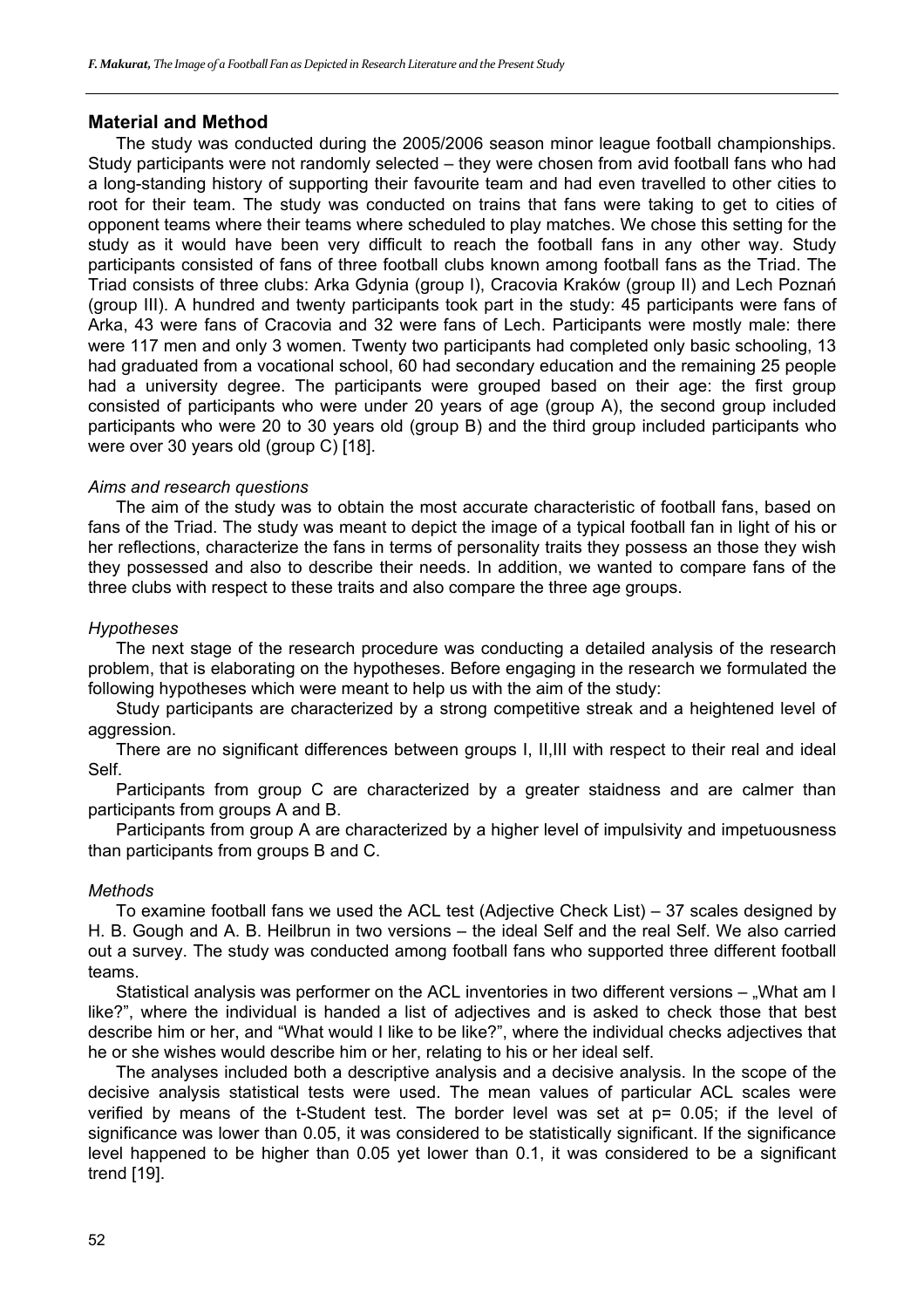## **Results and Discussion**

On the basis of the obtained results, participants of the study can be described as strongwilled, original (both in thought processing and perception) and sensitive. They are indifferent to and unperturbed by controversy but are irritated by people who have very little intuition or lack distinctiveness. Thus, it is hard to join their ranks and become fully accepted.

They have a tendency to have a pessimistic outlook on the future, and perceive other people's success as unfair and unmerited. Therefore, it is not difficult to understand the animosity they bear towards the opponent team when their team loses a game. Self-doubt may lead to doggedness and hostility towards others. These traits combined with their tendency to quickly resort to aggression could explain why they are so prone to violent outbursts and incite conflicts with fans of the opponent team when their team loses. This theory is further supported with the fact that they checked so many negative adjectives – fans of Cracovia checked the greatest number of these adjectives.

Football fans are emotionally ambivalent towards others; they are likely to express opposition in an abnormal way and take a defensive stance. They may have trouble adjusting to requirements set out for them, which is clearly visible in their interactions with the police. They are independent, autonomous and resolute and are therefore perceived as selfish and stubborn.

Rather high scores in the aggression subscale, especially among fans of Cracovia and Lech, point to the fact that football fans have a strong competitive streak with a heightened level of aggression. This could explain why they create opposing groups which compete with each other for supremacy in fights. Their reactions are intense and impulsive and they often do not exert sufficient control over their behaviour. They have a tendency to express their strong emotions with little respect for widely accepted social norms of behaviour. This is why they are met with disapproval by society. This does not affect them greatly as they are not really sensitive to the reactions their behaviour garners and have little care for what others think or feel. They are prone to outbursts of anger, are sceptical and defiant towards others as they are easily irritated by any obstacles or setbacks they encounter. In pursuit of their self-interests they can be indifferent to the needs of others. They do not count on other people's appreciation nor do they even care about it; they perceive themselves as self-sufficient.

The obtained results also allow us to conclude that they suffer from partial lack of independence and a sense of insecurity in dealing with the requirements of adult life. They can become disorganized when dealing with stress and may seek satisfaction in dreams and fantasies rather than in the threatening context of their current reality.

They are impetuous people and are not likely to delay gratification or practice self-control. They also draw others – whether they like it or not - into the pursuit of pleasure.

Fans of Lech are characterized by the strongest urges and most easily become distracted. Furthermore, they are most likely to tend to their own self-comfort but are also the most accepting toward themselves and others. When they do not feel confident enough, they avoid confrontation. In certain situations they perceive others as stronger and more effective and seek their support. In contrast, fans of Arka are more patient, uncomplicated and open. They respect social roles and are content with their role and place in life.

From the whole list of adjectives, fans of Lech and Cracovia checked much fewer than fans of Arka, which may point to their more narrow interests and being more emotionally closed-up and conventional, where the ideal ego is associated with norms of moderation and appropriate judgment. The fans of these two teams are also more likely to initiate behaviours and have greater confidence in their goal achieving skills. They are interested in making a good impression and are therefore perceived by others as resolute, enterprising and self-confident. They are also bolder people and faster in their reactions. They quickly take initiative in taking care of things. They are also persistent in achieving their goals.

The football fans of these teams do not have greater difficulties in adjusting to the requirements of life. They may display heightened anxiety when it comes to the outcome of the match but in everyday life they are rather calm and collected. They are quite effective in carrying out tasks their ambition and dexterity is definitely conducive to that. They value order and appreciate careful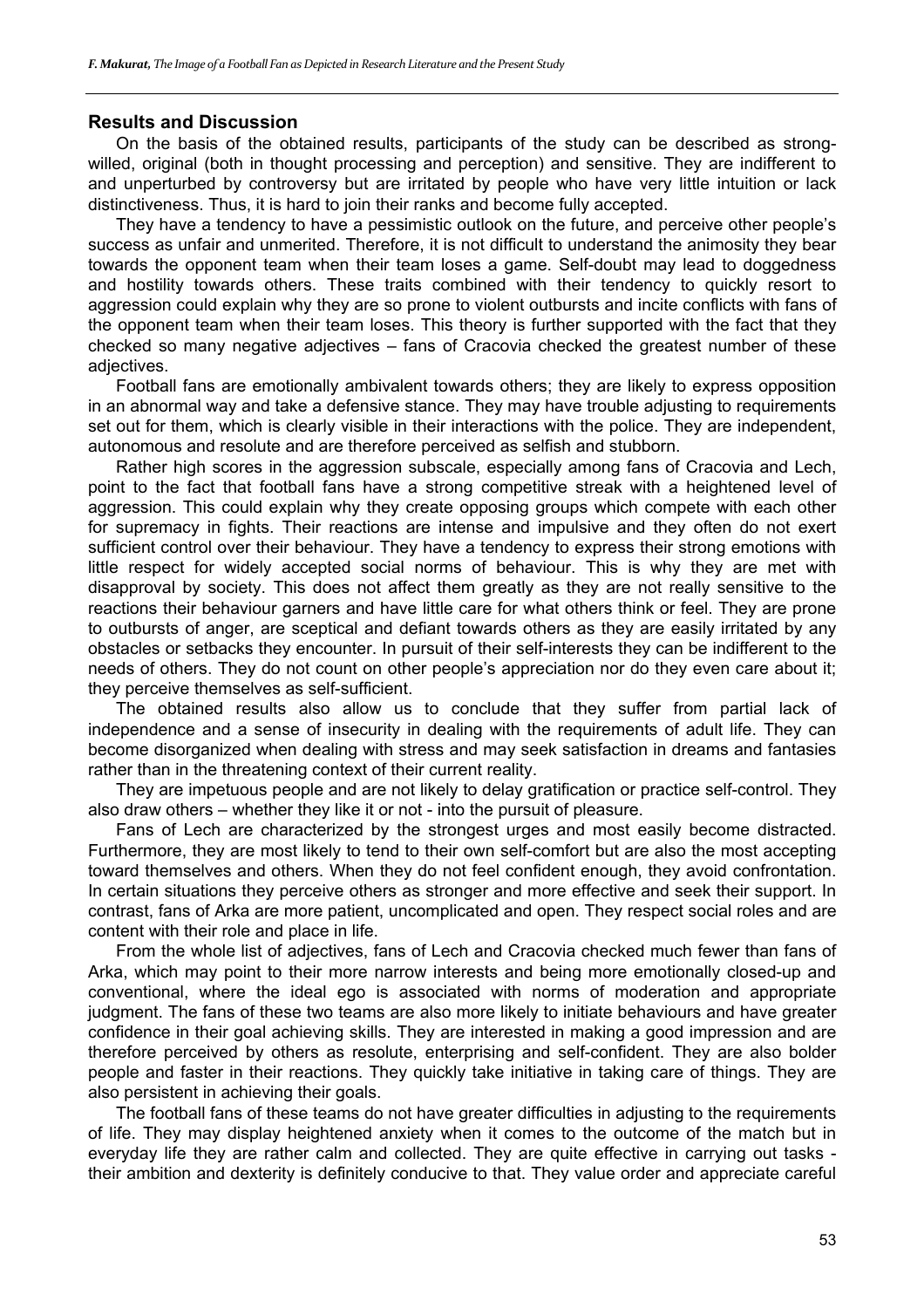planning. In circumstances that call for self-discipline they are calm and patient. However, if some limits are violated, e.g. when awaiting to enter the stadium, they may not control their impulsive reactions. They demand what they believe they deserve, sometimes not demanding much of themselves. They find pleasure in competing with others and taking risks because they are not afraid to face challenges but avoid overly risky situations.

The need to cultivate values and traditions is fulfilled by their attachment to the team colours. Because of this any changes imposed by the board of the club are met with disapproval and dissatisfaction. A sense of attachment, loyalty and duty towards their favourite team draws these fans to the stadiums where they can derive pleasure from new experiences and add some spice to their lives. Their interests are narrow and mainly connected with football but they are always curious about other things in life.

They feel comfortable among people they know well, are co-operative and natural in their way of being. They are, however, insecure about the intentions of strangers and are likely to take a defensive stance rather than engage in close relationships. They care about the members of their own group but keep others at a distance. They trust themselves, are efficient and ambitious but not at the cost of spontaneity and a good time. They are perceived as logical an analytical in their thought process but are not taken aback by informality or irrationality.

Interpersonal meetings may entail the violation of certain rules on their part. Especially when they encounter people who are unable to delay the fulfilment of their narcissistic needs. It is not unheard of for them to test limits and bend laws during meetings away from home, free from the duties and commitments that bound them in their everyday life. However, when they feel threatened on their own turf, they take a defensive stance.

Based on the obtained results, we may also conclude that the examined people would like their behaviour to be governed by norms of moderation, staidness and accurate judgment, so that they could realize the goals they set for themselves. It turns out that the motivation to pursue success lies not so much in the pursuit of competition (to which the results obtained in the real Self would point) but rather in a persistent need to live in accordance with high and socially approved standards of achievement.

The examined people seek objectivity and rationality, they would like to be better at impulsecontrol and unswerving in their pursuit of personal goals. That is why they are impressed by selfdiscipline and hard work. If they really wanted to, they could be willing to extort consent from someone.

The need for autonomy is definitely greater among the fans of Lech. They value greatly independence, autonomy and willpower, which happens to be consistent with their real Self. They are ready to oppose others and are not willing to follow orders. They are primarily interested in the pursuit of self-interest and therefore would like to be as self-sufficient as it is only possible. They do not shy away from intense and impulsive reactions, even if they are not necessarily socially acceptable. They care a great deal about courage, reaction speed and cognitive skills such as the potential for original thought and perceptiveness. That is why they do not value individuals who are clumsy, helpless, lack intuition or distinctiveness. They would like to be efficient, focused on their jobs, reliable and ambitious, which in inconsistent with their other needs because the aforementioned traits have to be attained at least to some extent at the cost of spontaneity and fun.

Things are much different in the case of Arka supporters who also care about efficiency at work and discipline; however, unlike Lech supporters, they value respite and silence more than they value fun and frivolity. Like supporters of Cracovia, they mostly care about continuity and cultivating olden values. They value respect and would like to be held in high regard by others.

They would like others to see them as well-adjusted though they overtly declare (as may be concluded from the real Self image) that they do not care what others think of them. To achieve this aim, they are willing to resort to any means to make a good impression on others. They would like to have more confidence in their skills – it is conceivable that if they felt that others hold them in high regard they would be more self-confident. Supporters of Arka surpass the supporters of other teams in this respect – their need of personal adjustment is the strongest. They would like to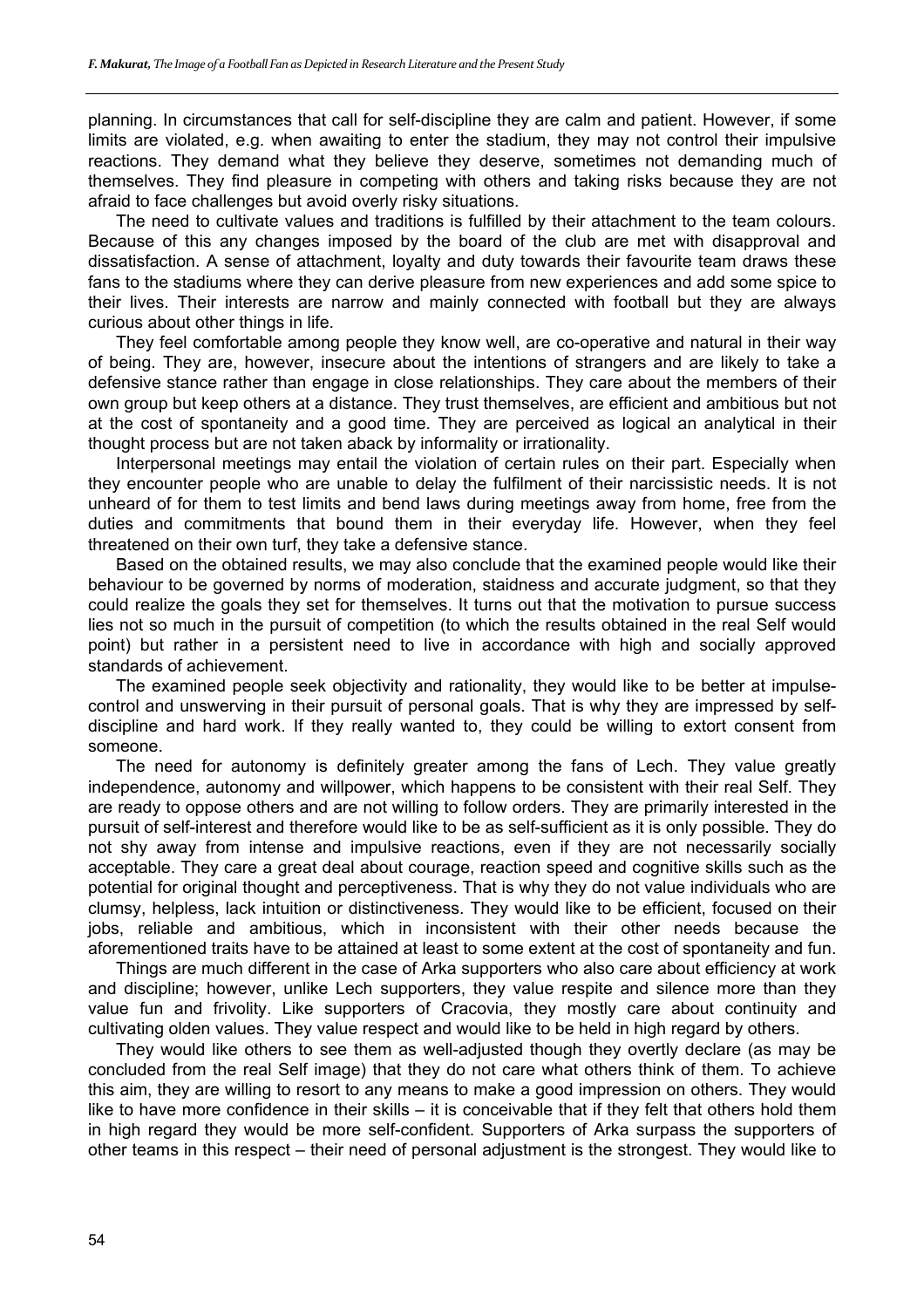function better in social situations and to adapt to the changing requirements of group processes more easily.

All three examined groups of football fans would like to be perceived as resolute and ambitious. They would like to be swift in taking initiative and perseverant in achieving their goals. They value such values as resoluteness and lack of self-doubt even when society disapproves of their actions. What matters is skilfulness in managing group activity directed at achieving goals and the ability to connect with other people. They would like to rely on well-rules and adhere to them in their own lives.

When it comes to their real Self image, participants differed mainly in the number of adjectives they chose to describe themselves. Supporters of Lech checked the fewest adjectives on the list, which points to very narrow interests, the fact that they are closed up in themselves and conventional in their behaviour. The norms of behaviour they value are moderation, staidness and appropriate judgment.

Other differences pertain to the need for affiliation and reactions in social situations. It is visible in the activity of the fan club which strives to maintain good relationships with both the city residents and the authorities.

Another difference pertains to the scale of creative personality. Supporters of Lech shine in this scale. They can be characterized as bold, aesthetically sensitive, smart and fast in their reactions. They have well developed cognitive skills and are characterized by changeability of behaviour. This is expressed in the inventive banners that fans design for use during matches. They are considered to be some of the best in the country. They are also the most competitive of all the groups and treat others as rivals that they have to conquer, for example by competing with other fans in who roots best for their team. However, their reactions can be strong and impulsive and they often do not control themselves sufficiently which can sometimes lead to fights with supporters of other teams.

Supporters of Cracovia are the most masculine and are perceived as the most ambitious and resolute. They get impatient when they encounter any obstacles or when they are frustrated. They are quick to take matters in their own hands. They are also very persistent in pursuing their goals, even those which are not met with social approval. This may be the reason why supporters of this club have achieved notoriety among football fans.

Significant differences pertaining to the ideal Self image were noted in the scale of caring for others. Supporters of Arka obtained the greatest number of points in this scale. This indicates their great willingness to co-operate with others as well as a natural, well-mannered and considerate way of being. Supporters of Arka also outdid the other groups in terms of their need for affiliation as they like to spend time with others which is consistent with their real Self image.

They also obtained significantly higher scores in the submissiveness scale, thereby they are the most conscientious, humble and patient of all the groups. They are most likely to surrender to others because they prefer peace over conflicts. They value patience and openness most and want to respect rules.

Things are completely different among Lech supporters who mostly care about competing with others and are willing to resort to aggression if such a need arises. They want to treat others as rivals that they have to conquer, and this happens to be exactly what they do.

Significant differences pertaining to the real Self image in the three age groups refer to the scale which measures submissiveness. The eldest group obtained the greatest number of points in this scale, which means that, in comparison to the other age groups, they are the most conscientious, the most patient and prefer peace and anonymity above everything else. They do not care for competitive behaviour and conquering anybody. Heightened scores, in comparison to the other groups, were obtained by group B in the dominance scale, which means they are the most ambitious, resolute and self-confident. Neither social disapproval nor the objection of others will stop them. Furthermore, they are people who are the easiest to get along with and skilled in managing group activities that are aimed at achieving socially approved goals. They are also the most patient and open, they respect their roles and places in life.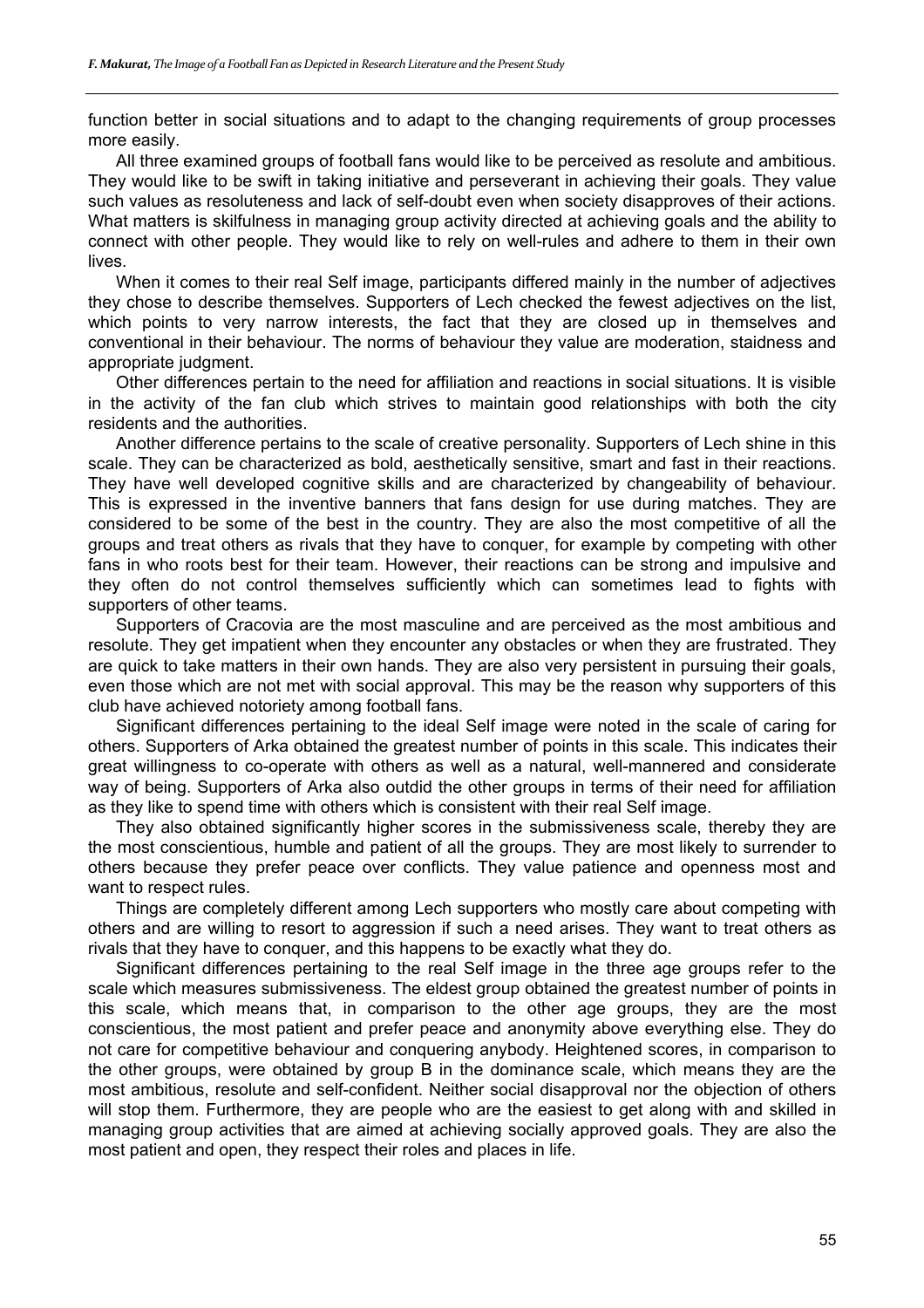In contrast, group A, which includes the youngest fans, is significantly less convinced of the importance of incessant effort and self-discipline. These individuals enjoy change and variety and that is probably why they do not shy away from testing limits by attempting to violate social norms to determine where the line is drawn for socially acceptable behaviour; they are also generally indomitable. They quickly take matters in their own hands. They are resolute and perseverant but they are also impatient when they come across an obstacle. What is more, they have a tendency to tend to their own self-comfort.

The main differences among the three age groups with respect to the ideal Self image were found in the scale that measures self-control. The eldest group obtained higher scores than both the younger groups. This means they value resoluteness, conscientiousness and diligence the most. They would like to be reliable and trust-worthy, self-disciplined, ambitious and focused on their work.

The youngest group of football fans is most likely to function the worst – they do not try to adapt or adjust to the requirements set about by society. They would like to be self-sufficient, have strong will-power and be original thinkers. People who do not fit into these requirements will not be accepted.

### **Conclusions**

The study showed that the three groups of football fans – supporters of Arka, Cracovia and Lech – are in fact similar to each other. Their scores on the ACL checklist are very similar. Based on these answers we can give a detailed description of a typical football fan as they themselves have depicted him or her in their answers.

Triada football fans are self-sufficient individuals with great willpower. They are original in their thought process and perception of the world. They are sensitive to aesthetics and indifferent to controversy. Their behaviour is subject to change and they are resolute in their behaviour. In situations of self-doubt they have an affinity towards aggression which can lead to displays of hostility directed at fans of other teams. They may also express opposition in an inappropriate way – a way which is conducive to open conflicts with other fans or by taking a defensive stance. They are very biologically driven which means they are impatient and are driven to distraction. They also have a strong competitive streak and have a short fuse – their reactions are often strong and impulsive and they do not exert sufficient impulse control. They are easily angered, sceptical and defiant in relations with others. They can also be quite inconsiderate of other persons' feelings and thoughts.

They are strong individuals and like to be in the limelight. They try to be indifferent towards the feelings of others and because of that are perceived as selfish and obstinate. They are independent, autonomous and resolute but become disorganized in stressful situations, in which they may feel insecure and fraught with self-doubt as to whether they can meet the requirements of adult life and are likely to avoid direct confrontation. They seek pleasure in their dreams and fantasies rather than in the context of the threatening reality they live in. They are very likely to pursue self-interests and are hedonistic in their nature. They may be described in terms of interpersonal effectiveness and the ability to achieve the goals they set for themselves. They are enthusiastic and warm in social encounters and relationships.

Their ideal Self image is slightly different, as Triada fans pose as individuals who strive to be very sensible and moderate in their needs. They want to overcome their urges so that they can judge situations more objectively and thereby make the process of goal-achievement easier on themselves. They strive towards objectivity and rationality; they want to be strong, independent individuals who are confident in their skills. They value their own hard work and prefer tasks which call for self-discipline and diligence.

They would like to be bold, wise and fast in their reactions, have broad interests and strong cognitive skills, be quick to take matters in their own hands and perseverant in achieving their goals. All the while, they want to derive pleasure from their actions, be resolute, have strong personalities and break free from self-doubt, strive to achieve their aims and not care about what others think even though they would also like to be respected by society. They want to make a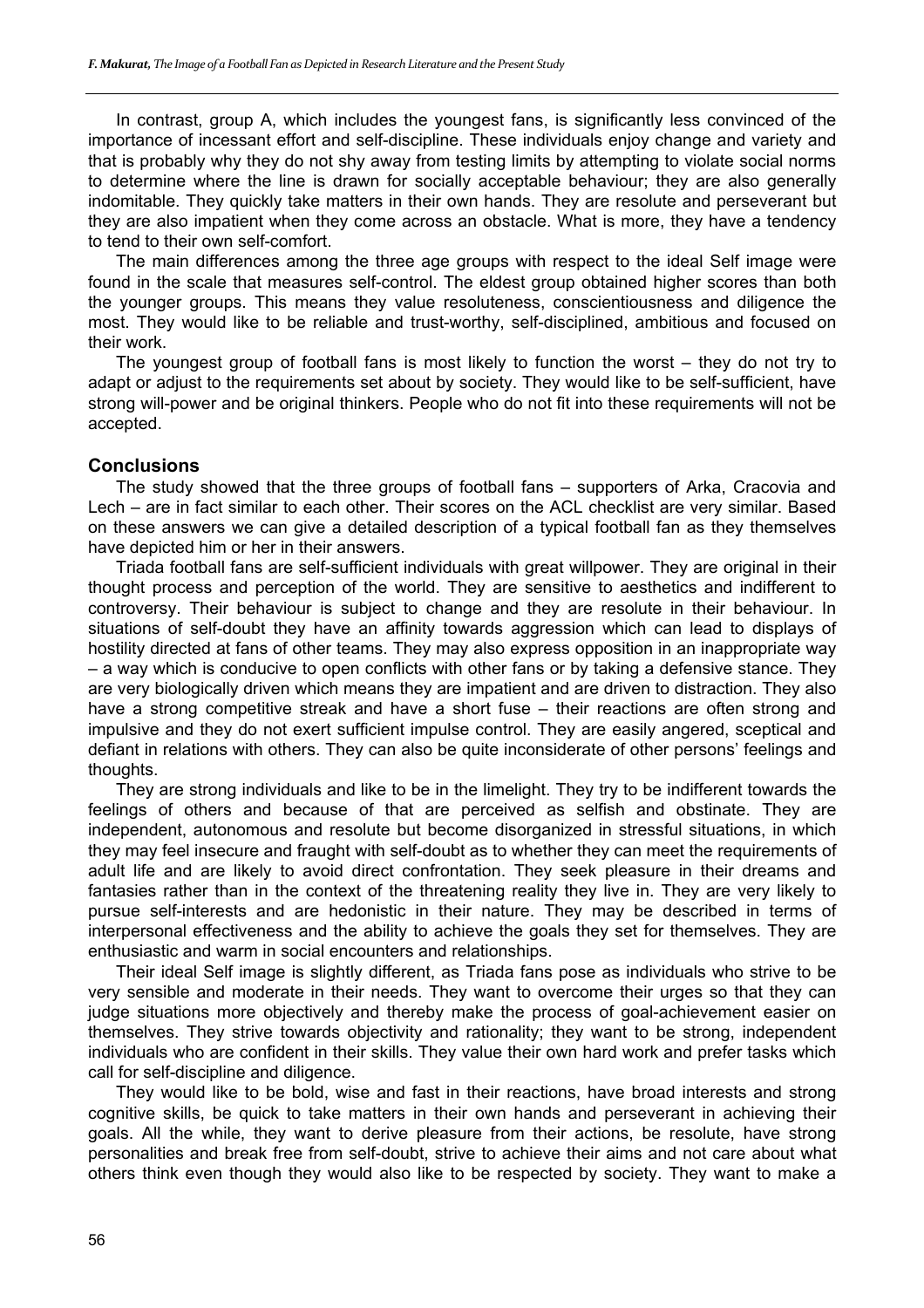good impression so that others perceive them as resolute, ambitious , enterprising and welladjusted.

The differences between particular age groups pertain mainly to the way they react and the rules they follow in their behaviour. The eldest group is the most conscientious, patient, prefers peace and anonymity. The middle age group likes to dominate. It includes ambitious, resolute and self-confident individuals. The youngest group is the most impulsive, the least disciplined and the most impatient. The eldest fans want to be well-adjusted and disciplined. The youngest group does not care about the requirements set about by society – they would like to be independent and selfsufficient.

All the hypotheses were confirmed. The study participants have a strong competitive streak and a heightened level of aggression. There are not many significant differences between groups I, II and III in either their real Self image or their ideal Self image. Individuals from group C are the most staid and calm in comparison to those from group A and B. Individuals from group A are more impulsive and are more eager to physically express their anger than individuals from groups B and C.

Football fans are not well respected in Poland. The picture of a typical football fan depicted in this article to a large extent explains why the Polish society has such a low opinion of them. Many of the traits displayed by football players are conducive to their negative perception by society members. This is a partial depiction as it included only a few chosen groups of football fans but they hail from different parts of the country and thus serve as a good general depiction of a Polish football fan. Although some traits such as a heightened level of aggression can evoke fear in some of us, the future outlook is most definitely positive as the football fans strive to be more staid and less prone to violent outbursts. We must also keep in mind that the image of football fans is often falsely misconstrued by the media. There are definitely football fans who deserve the negative label but it does not pertain to all football fans. We must separate hooligans and pseudo fans from real fans. But more research is still necessary to obtain more information about what really takes place at football stadiums. This paper may serve as inspiration for further research on this socially significant issue [20].

#### **References**

- 1. Grzegorczyk S. Z piłką na ty [in Polish] [Familiar with football]. Warszawa: Sport i Turystyka; 1978.
- 2. Olejnik K, Brzeziński M. Piłka globalna [in Polish] [Global football]. *Wprost* 1998; 14th June:64.
- 3. Dudała J. Fani-chuligani rzecz o polskich kibolach [in Polish] [Polish fans-hooligans] Warszawa: Żak; 2004
- 4. Półtorak W. Agresywne zachowania widzów imprez sportowych w świetle współczesnych teorii [in Polish] [Contemporary theories on aggressive behaviour of sports shows spectators]. *Sport Wyczynowy* 2001;3/4,51.
- 5. Matusewicz Cz. Widowisko sportowe. Analiza psychospołeczna [in Polish] [Sports show. A psychosocial analysis]. Warszawa: AWF; 1990.
- 6. Zdebski J. Football i emocje [in Polish] [Football and emotions]. *Charaktery* 1998; June;28.
- 7. Tyszka T. Psychologia i sport [in Polish] [Psychology and sport]. Warszawa: AWF; 1991.
- 8. Turner JH. Socjologia. Koncepcje i ich zastosowanie [in Polish] [Sociology. Ideas and their implementation]. Poznań: Zysk i s-ka; 1998.
- 9. McCormick EJ. Antropotechnika: przystosowanie konstrukcji maszyn i urządzeń do człowieka [in Polish] [Athropotechniques: adjustment of the machines and devices construction to a man]. Warszawa: Wydawnictwo Naukowo-Techniczne; 1964.
- 10. Czaja D. Piłka objętości ludzkiej głowy [in Polish] [A ball of a human head capacity]. *Tygodnik Powszechny. Katolickie Pismo Społeczno-Kulturalne* 2002;27:9.
- 11. Borecka-Boernat D, Węgrowska-Rzepa K. Zachowania młodzieży w sytuacji kontaktu społecznego [in Polish] [Youngsters' behaviour in a situation of a social contact]. Wrocław: Uniwersytet Wrocławski; 2000.
- 12. Bauman Z. Socjologia [in Polish] [Sociology]. Poznań: Zysk i S-ka; 1996.
- 13. Huizinga J. Homo ludens. Zabawa jako źródło kultury [in Polish] [Homo ludens. Game as an origin of culture]. Warszawa: Czytelnik; 1998.
- 14. Matusewicz Cz. Komunikacja niewerbalna [in Polish] [Non-verbal communication]. *Przegląd Psychologiczny* 1979;2:319-339.